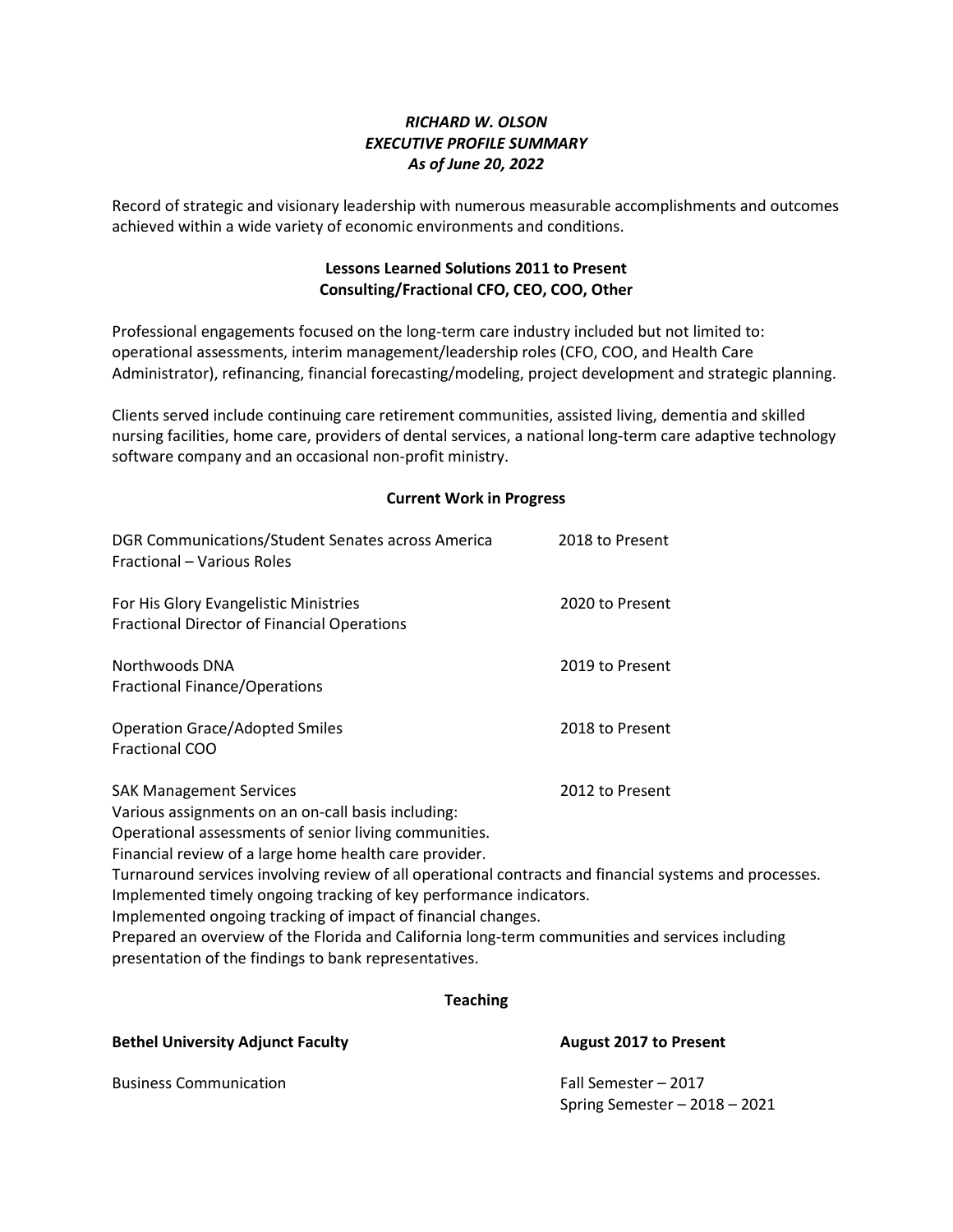| Introduction to Health Care<br>MBA - Health Care Administration Finance                                                                                                                                                                                                                                                                 | Fall/Spring Semester - 2022/Ongoing<br>April - May 2020/2021/Ongoing |  |
|-----------------------------------------------------------------------------------------------------------------------------------------------------------------------------------------------------------------------------------------------------------------------------------------------------------------------------------------|----------------------------------------------------------------------|--|
| Eden Alternative Associated/Educator/Guide                                                                                                                                                                                                                                                                                              | 2015 to Present                                                      |  |
| Provision of Eden Alternative services including Eden Alternative Training in communities located in<br>Michigan, Illinois and Minnesota, Dementia Beyond Drugs Education, Person Centered Community<br>Guide Education, and participation in the launch of the Eden Alternative Academy training and<br>educational on-line resources. |                                                                      |  |
| <b>Writing</b>                                                                                                                                                                                                                                                                                                                          |                                                                      |  |
| Twenty six Reflection with Ric stories written and posted<br>on Linked-in and used in other venues.                                                                                                                                                                                                                                     | August 2018 to Present                                               |  |
| Draft Review and Endorsement<br>Market Forces - Strategic Trends Impacting<br>Senior Living Providers - Jill J. Johnson, MBA                                                                                                                                                                                                            | 2019                                                                 |  |
| Secularism, the Church and the Way Forward<br>Richard H Cox and Blake Barbera                                                                                                                                                                                                                                                           | 2021                                                                 |  |
| Contributor of a chapter in: The Changing Face of Health Care: A Christian Appraisal of Managed Care,<br>Resource Allocation, and Patient-Caregiver Relationships (Horizons in Bioethics Series) 1st Edition 1998                                                                                                                       |                                                                      |  |

by John F. Kilner (Editor), Mrs. Judith Allen Shelly (Series Editor), Richard D. Orr (Series Editor)

| <b>Education</b> |
|------------------|
|------------------|

| B.A. Business and Economics/Political Science | <b>Bethel University</b>                |
|-----------------------------------------------|-----------------------------------------|
| M.A. Communications                           | Wheaton College                         |
| M.A. Christian Thought/Bioethics              | <b>Trinity International University</b> |

Certified Public Accountant (CPA) Chartered Global Management Accountant (CGMA)

# **Prior Work Experience**

| <b>Ministry Ventures</b><br>Certified Coach - Chicago/Twin Cities                                                                                                       | August 2015 to June 2019   |
|-------------------------------------------------------------------------------------------------------------------------------------------------------------------------|----------------------------|
| Vibrant Living Communities and Services<br>President and Chief Executive Officer                                                                                        | January 2004 to July 2011  |
| Covenant Retirement (Living) Communities & Services<br>Chief Financial Officer/Vice President of Finance<br>Assistant VP – Accounting and Data Processing<br>Controller | July 1980 to December 2003 |